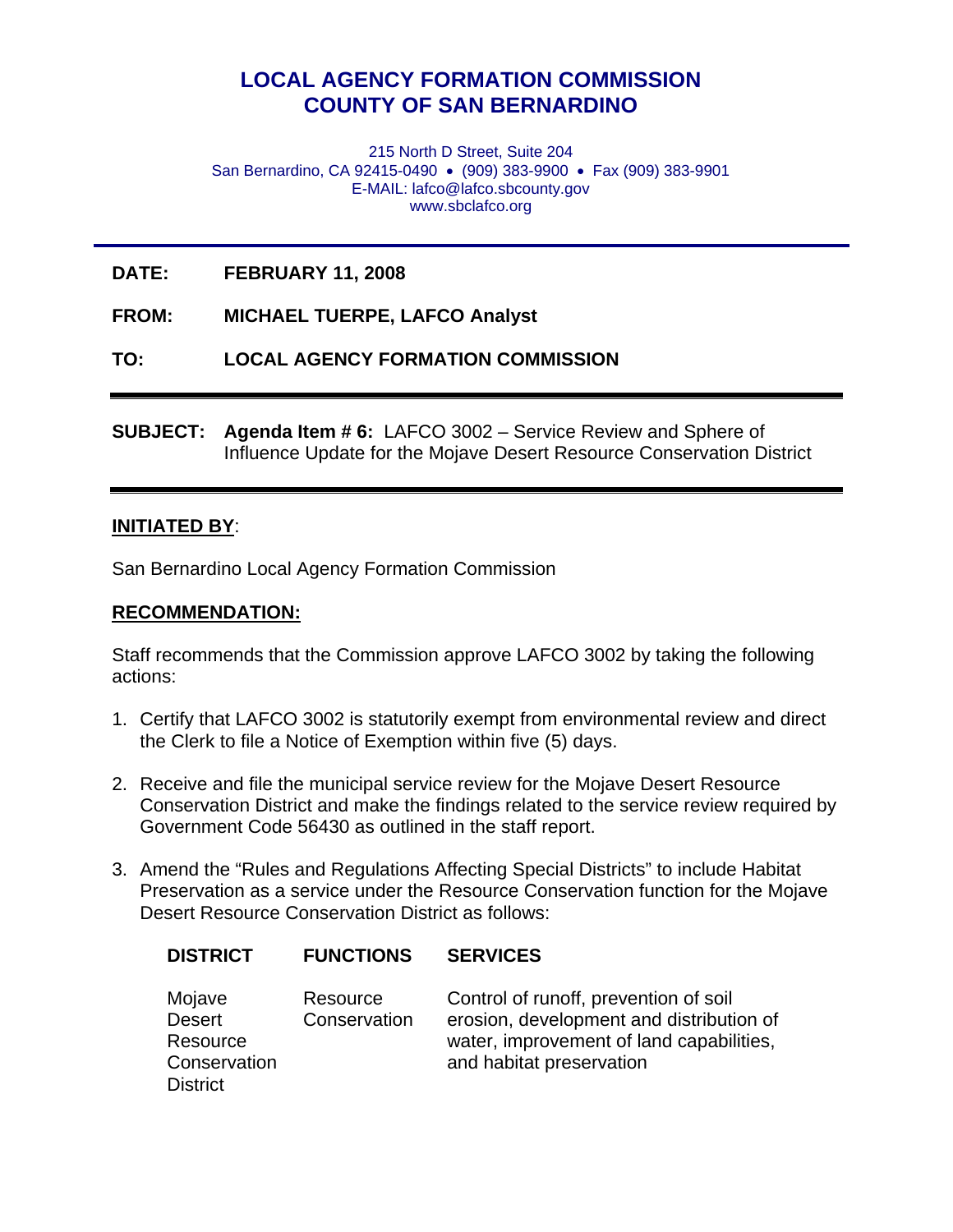- 4. Expand the sphere of influence of the Mojave Desert Resource Conservation District as shown on the map attached to this report and affirm the remainder of the District's sphere of influence.
- 5. Adopt LAFCO Resolution No. 2992 setting forth the Commission's findings and determinations.

## **INTRODUCTION:**

LAFCO 3002 consists of a municipal service review pursuant to Government Code Section 56430 and sphere of influence (sphere) update to include a sphere expansion of approximately 960 +/- square miles pursuant to Government Code Section 56425 for the Mojave Desert Resource Conservation District.

The Mojave Desert Resource Conservation District (District) is an independent special district formed in 1951 under Division 9 of the Public Resources Code. The District comprises 17,969 square miles (11,500,000 acres), had an estimated population of 551,646 in 2007 (Department of Finance), and is governed by a five-member board of directors. The District's territory is so vast that the states of Massachusetts, New Jersey, and Rhode Island combined are smaller than the District. A map of the District's boundaries and its existing sphere is included as a part of Attachment #1, and the District's response to the service review and sphere update and additional information is included as Attachment #2.

## What is a Resource Conservation District?

Resource conservation districts, once known as Soil Conservation Districts, are special districts of the state, set up under California law to be locally governed agencies with their own elected or appointed independent board of directors. Resource conservation districts were originally formed as a way to prevent the soil erosion problems of the Dust Bowl from recurring. They are currently empowered to educate landowners and the public about resource conservation and to conserve natural resources, mainly water and soil, within their districts by implementing projects on public and private lands. Resource Conservation Districts do not have regulatory authority and must meet their goals through voluntary approaches. Because of their lack of regulatory authority, they collaborate with other agencies such as the United States Department of Agriculture's Natural Resources Conservation Service and the California Department of Conservation. The collaboration with other agencies is further discussed later in this report. Attachment #3 includes information about resource conservation districts, which includes a LAFCO handout and information from the California Association of Conservation Districts website.

Resource Conservation District Law has been in existence since 1938. This legislation has been amended over time with the last major revision in 1991. In San Bernardino County, these agencies have evolved as the land uses have increased in intensity. The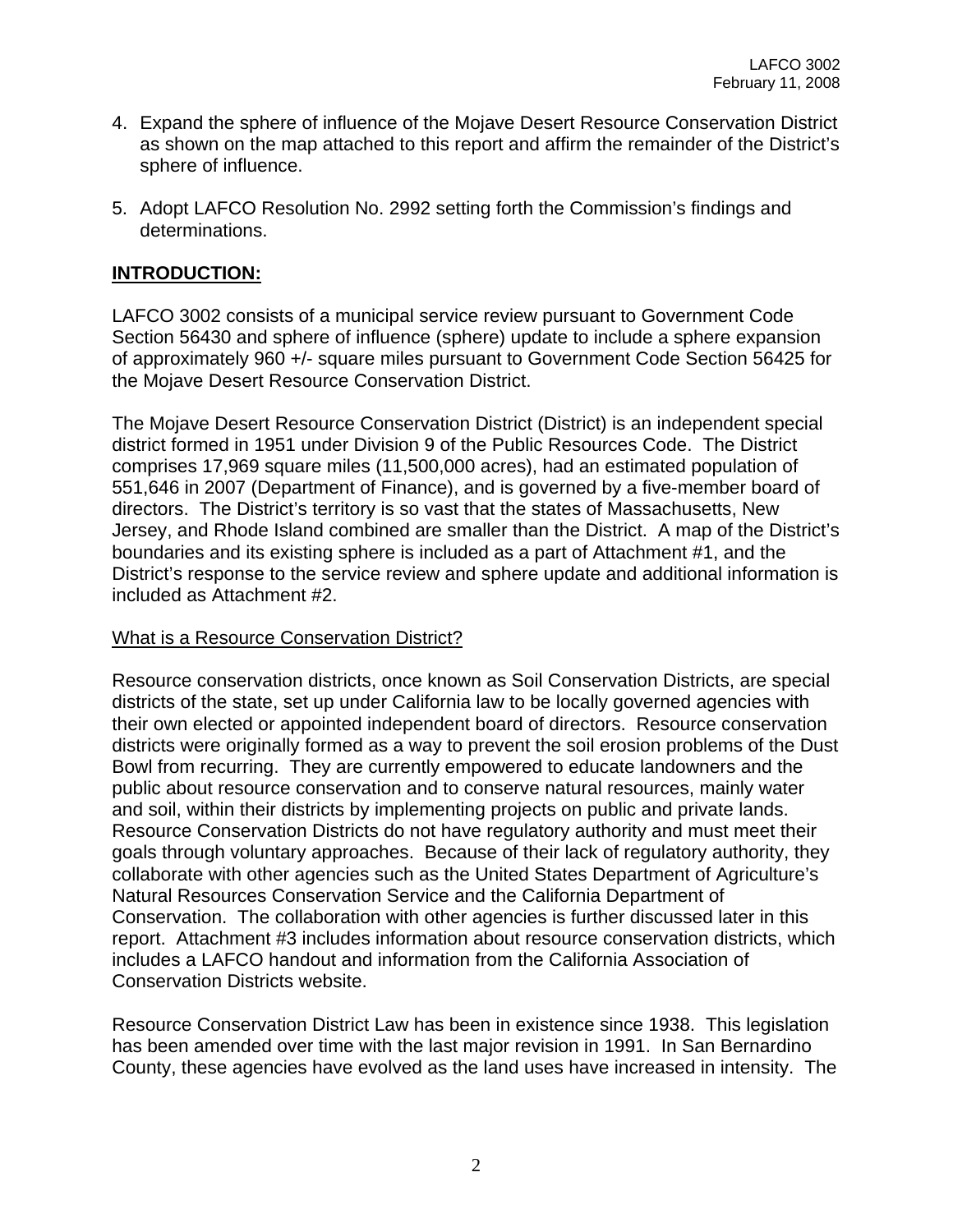agencies have expanded their focus from water pollution and wind erosion due to agricultural uses to include management of the watersheds within their jurisdiction.

## Brief History of Resource Conservation Districts within San Bernardino County

Resource conservation districts have existed within the County since the 1950's. Following approval of Proposition 13, in 1979 the Commission conducted a special study to determine the financial viability of resource conservation districts, as resource conservation districts were losing approximately two-thirds of their ad valorem property tax support. The position adopted by the Commission in April 1979 was that resource conservation districts continued to perform a needed function by providing a local liaison for the Federal Soil Conservation Service (now known as the U.S. Department of Agriculture's Natural Resources Conservation Service), but that consolidation of the districts within San Bernardino County should be pursued due to the decrease in available revenues. A copy of that staff report and the minutes from the April 1979 hearing are included as Attachment #4.

In 2004, the Commission again discussed the continued viability of resource conservation districts within the County under the municipal service requirements. This discussion included the County's changing economy and what was perceived as the districts being an extra level of government for the delivery of services. The concerns were the ongoing fiscal crisis within the State as a whole, the County in particular, and the distribution of property tax revenues to resource conservation districts to support their services. As an outgrowth of LAFCO's service review program, the Inland Empire West Resource Conservation District and the East Valley Resource Conservation District submitted an application to LAFCO for consolidation of the two districts. The Commission approved the consolidation application, and the consolidated agency became known as the Inland Empire Resource Conservation District. The basis for the consolidation was to increase efficiency by having one agency utilize the available revenues for the Santa Ana watershed. Additionally, the Commission directed staff to address the question of the continued financial viability and possible further consolidation of resource conservation districts within the County in future service reviews.

## **BOUNDARIES:**

The service review and sphere study area is generally bordered on the east by the states of Nevada and Arizona; on the south by a combination of the Riverside County line and the Inland Empire Resource Conservation District; on the west by Los Angeles and Kern Counties; and on the north by Inyo County, excluding the areas of Searles Valley and a portion of the China Lake Naval Weapons Center within San Bernardino County.

The District's boundary currently encompasses approximately 17,969+/- square miles. Within the District's sphere but not within its boundaries are central portions of the Cities of Barstow and Needles, northern portions of the City of Victorville and Town of Apple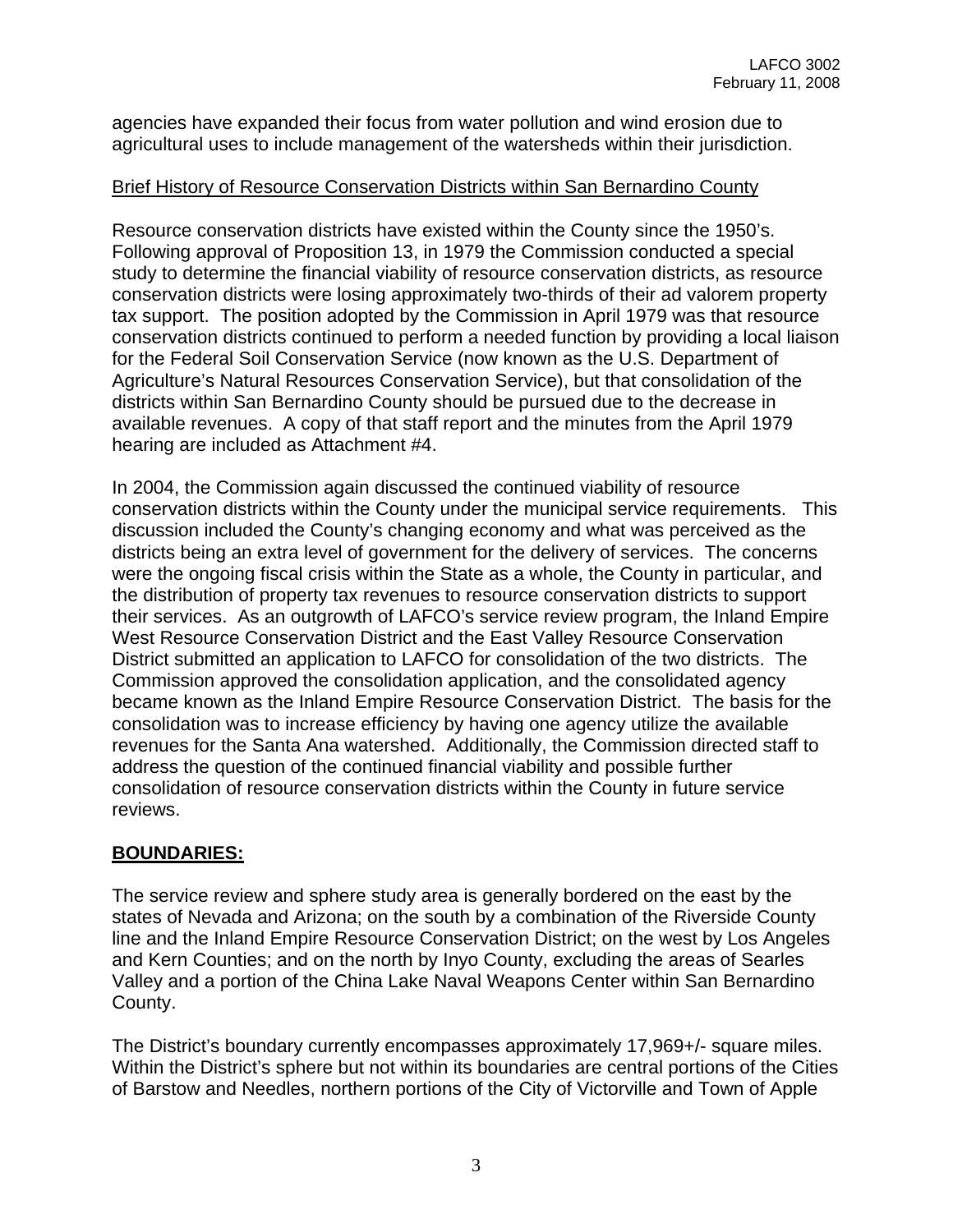Valley, and numerous exclusions that include railway lines. The only sphere action for the District was its sphere establishment, LAFCO 1267 in 1973.

The District indicated in the materials submitted that it does not propose amendment of its sphere. However, staff recommends an expansion of approximately 960 +/- square miles to encompass the remaining territory within the County not within the boundary or sphere of influence of a resource conservation district. Maps of the District's current boundaries and sphere, as well as the proposed sphere expansion, are included as a part of Attachment #1. As shown below in white, this area is entirely surrounded by resource conservation districts. The area is generally bordered by Kern County on the west, Inyo County on the north, and the District on the east and south.



source: California Association of Resource Conservation Districts

According to the conservationist from the U.S. Department of Agriculture's Natural Resources Conservation Service assigned to the District, this area was not included in the District's formation in 1951, due to landowner opposition to imposition of a per parcel tax. Fifty-seven years has passed since the District's formation and there has been no test of the landowner's position in the interim. The proposed sphere expansion would allow the District to plan for providing services to the area and would include all lands in the County within in a boundary or sphere of a resource conservation district.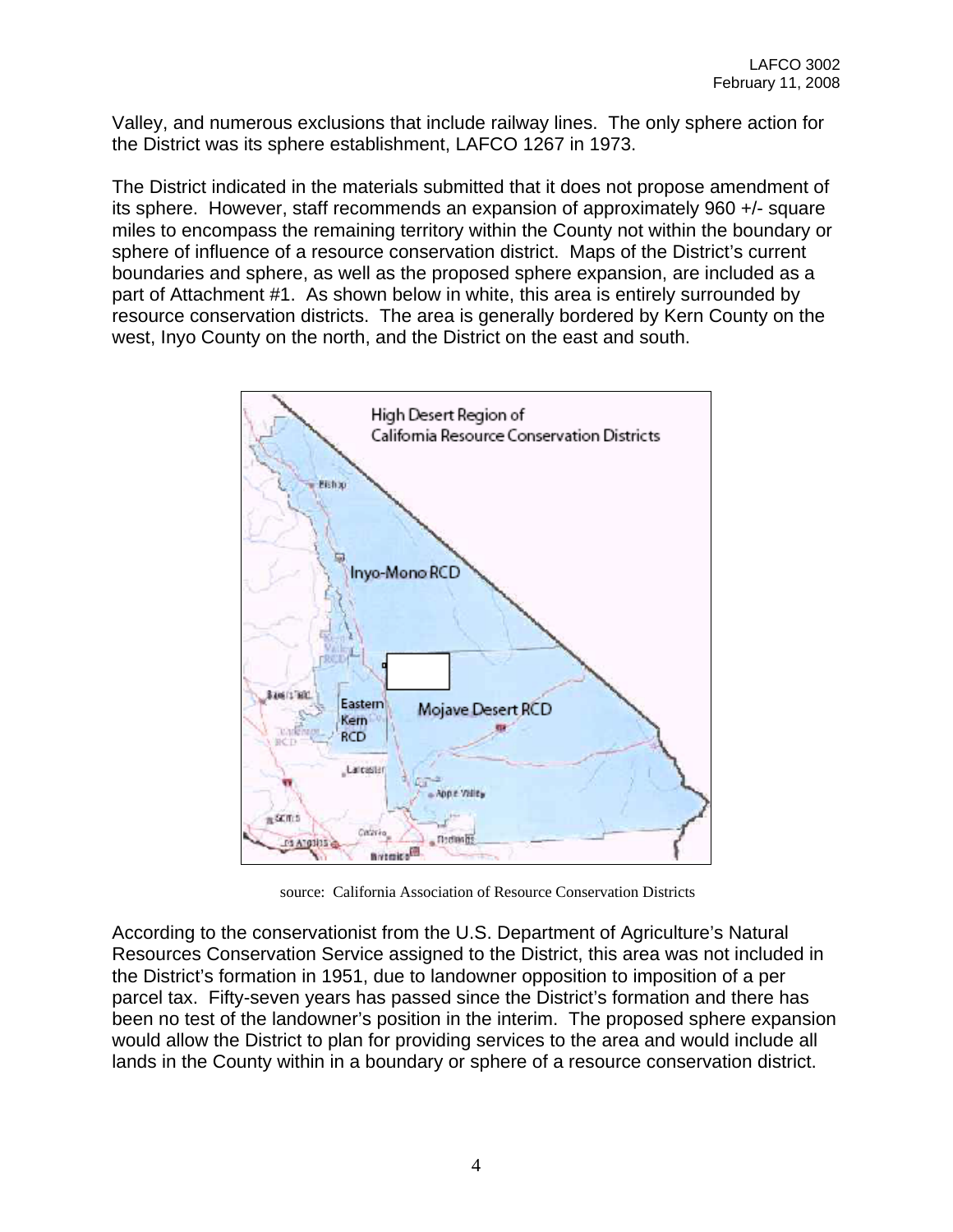However, the principal act of Resource Conservation Districts defines the area which can be included within such a district as follows, "Territory need not be contiguous but shall be under the provisions of the same general plan or system for the control of runoff, the prevention or control of soil erosion and the development and distribution of water or land improvements."

Below is a map of the watersheds within the County. The major watershed within the District is the Mojave Watershed, indicated by the shaded color.



## **Map of Mojave Watershed**

source: County of San Bernardino Geographic Information Systems

## **MUNICIPAL SERVICE REVIEW SUMMARY**

LAFCO requested the submission of specific information from the District in order to prepare a service review as required by Government Code 56430. The District's response to LAFCO's request (briefly summarized below and included in Attachment #2) includes, but is not limited to, the District's FY 2006-07 Annual Report, Long Range Plan, and supporting material.

## **Growth and population projections for the affected area.**

The District had an estimated population of 551,646 in 2007. The District's Long Range Plan provides a jurisdictional/landownership breakdown of the 11,500,000 acres within its boundaries as follows: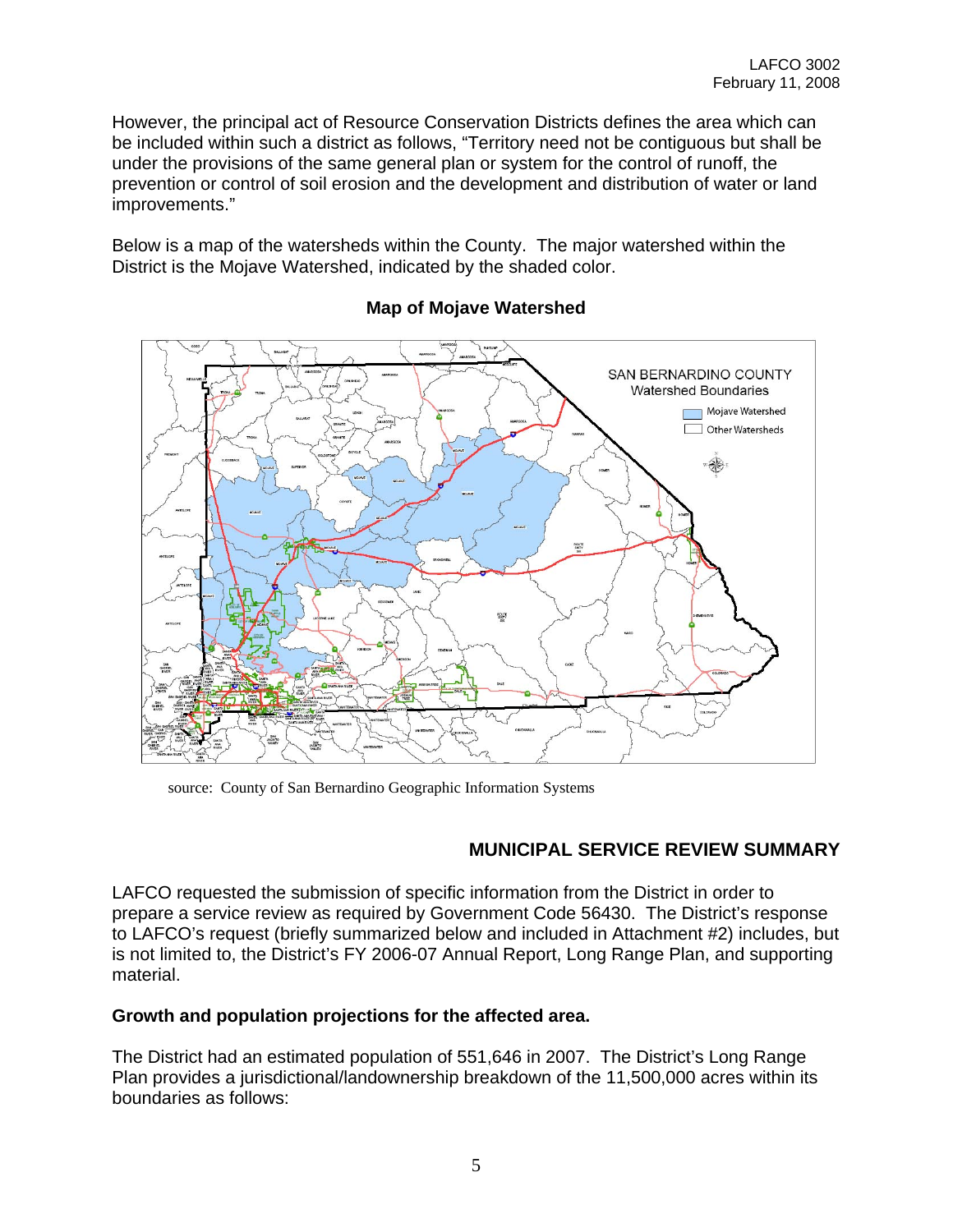- City jurisdiction or the County of San Bernardino: 55,498 acres
- United States Forest Service: 174,297 acres
- State of California: 224,411
- Military: 1,570,416 acres
- National Park Service: 1,799,672 acres
- Private: 1,900,525 acres
- Bureau of Land Management: 5,775,181 acres

The amount of publicly owned land within the District limits development and comprises a large percentage of the District's total area. Within the District are the Fort Irwin Military Reservation, Yermo Marine Base, Twentynine Palms Marine Corps Base and Training Ground, and the Mojave National Preserve; and portions of the China Lake Naval Weapons Center, Edwards Air Force Base, Death Valley National Park, and Joshua Tree National Park. Population growth is not anticipated in these areas.

For the population centers, historical trends indicate moderate to high growth. Since 2000, the incorporated cities of the Victor Valley (Adelanto, Apple Valley, Hesperia, and Victorville) increased in population by 44% and the incorporated cities of the Morongo Basin (Town of Yucca Valley and City of Twentynine Palms) combined grew 45%.<sup>[1](#page-5-0)</sup> Historical growth for the spheres of influence of these cities is not available.

The District's territory includes the full range of potential growth, from areas with little to no growth to areas anticipated to experience significant growth in the future. The Victor Valley is anticipated to experience  $94\%$  growth between [2](#page-5-1)006 and 2030  $^2$  and the Morongo Basin is anticipated to experience 18% growth between 2005 and 2020. $3$ Corresponding horizon data for these areas (years 2020 versus 2030) was not available. Nevertheless, significant growth continues in these corridors and is anticipated in both the incorporated and unincorporated areas of the District.

#### **Present and planned capacity of public facilities and adequacy of public services, including infrastructure needs or deficiencies.**

Rapid residential and commercial development in the Mojave Desert has resulted in increased demand on natural resources, especially water supply. Public Resources Code 9408 states, "It is the intent of the Legislature to encourage [resource conservation] districts to facilitate cooperation among agencies of government to address resource issues of local concern." The District states that it will continue to expand conservation programs by collaborating with other agencies to ensure that vital resources remain available to both humans and wildlife. It further indicates that it performs a needed service working with the U.S. Department of Agriculture's Natural

1

<span id="page-5-0"></span><sup>&</sup>lt;sup>1</sup> Department of Finance,  $\frac{2007 \text{ City and County Population Estimates}, (2007)}{2 \text{ Son Bernstein Association}}$ 

<span id="page-5-1"></span><sup>&</sup>lt;sup>2</sup> San Bernardino Associated Governments, Victor Valley Area Transportation Study, Fact Sheet, (July 2006).

<span id="page-5-2"></span> $3$  San Bernardino Associated Governments,  $2004$  Regional Transportation Growth Forecast, (2004).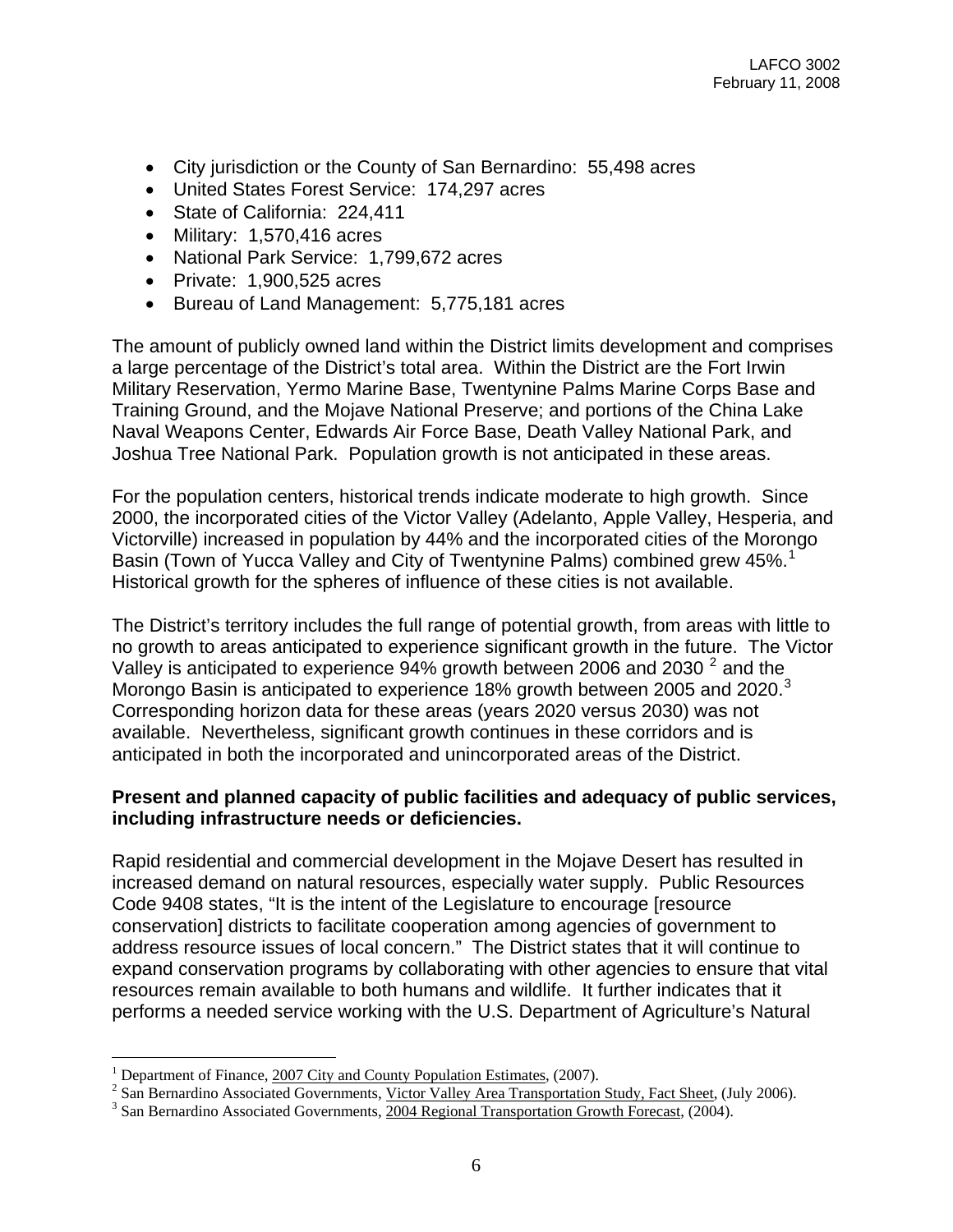Resource Conservation Service and performs education programs, which are funded by other agencies.

Referring to its 2006-2007 Annual Report, the District has seven natural resource objectives:

- Provide resource management information to the community
- Promote the reduction of wind and water erosion
- Promote the proper utilization of our natural resources
- Promote water conservation
- Provide information for improved irrigation water management
- Demonstrate urban and agricultural practices that sustain and improve water quality and fish and wildlife habitat
- Work with the public and private sector toward land development practices that protect and enhance the region's natural resources and systems

The Report highlights its activities within the past year. The District has:

- Assisted 35 government agencies (examples include the Mojave Water Agency, the County of San Bernardino, and the Bureau of Land Management)
- Participated in the Emergency Watershed Protection-Watershed Recovery program in the mountain communities to remove dead, dying, and diseased trees. The District completed 175 dead tree removal projects on 10,063 parcels which removed an estimated 113,423 dead trees.
- Included 121 acres for irrigation water conservation (generally located in the Newberry Springs area). This program assists agricultural producers improve their irrigations systems and save water and electricity.
- Included 216 acres for the Food Security Act Conservation Plan (generally located in the High Desert). These plans attempt to control erosion on agricultural lands to reduce soil loss and protect air quality.

The District collaborates in numerous projects within the County. Among them are:

- Storm water education This program demonstrated to students (K-8) the effects of storm water pollution, and satisfied the minimum control measure for education and outreach under the National Pollution Discharge Elimination System. The Victor Valley Water District provided funding for this project to the District for six months during FY 2005-06 and five months in FY 2006-07. Continuation of this project is subject to receipt of funding from participating agencies.
- ReLeaf Program The District provides coordination in the development and implementation of reforestation of burned areas through its ReLeaf program.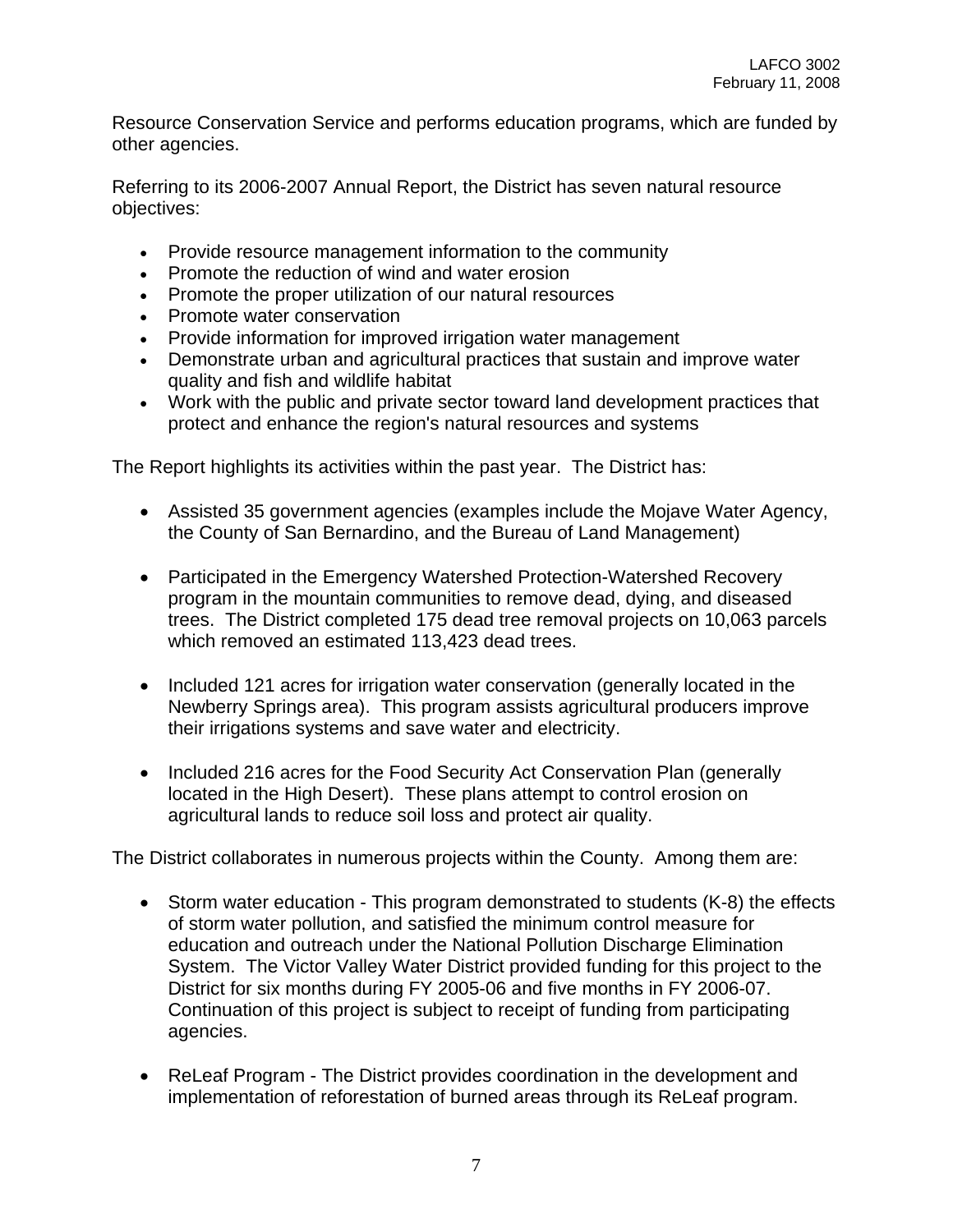Since 2004, this program has planted over 40,000 native seedlings on several hundred acres in the San Bernardino Mountains, including the Mojave and Santa Ana watersheds. The majority of funding for this project is received through grant funding from American Forests, a nonprofit conservation organization. This grant will continue through FY 2007-08. The California Department of Forestry and Fire Protection (CAL FIRE) is a technical advisor and financial sponsor for this project. Other partnerships for this project include the United Way, U.S. Department of Agriculture, Lake Arrowhead Community Services District, Arrowhead Chamber of Commerce, Southern California Edison, and numerous others.

- Mojave River Watershed Planning and Mapping Project This 24 month project mapped the invasive tamarisk (salt cedar) species in the Mojave River watershed and was funded by a State Water Resources Control Board grant and the Mojave Water Agency. The project was completed in June 2007.
- Removal of tamarisk (salt cedar), arundo, and Russian-olive invasive species One of the objectives of this project is to implement the Mojave Basin Area Judgment to improve riparian habitats, maintain ground/surface water saturation at root zone, and increase downstream flows.<sup>[4](#page-7-0)</sup> The Mojave Water Agency provides funding for this project, and a project progress report with a map of the project area is included as a part of Attachment #2.
- Sahara Mustard Project The objective of this project was to provide best management practices that should be implemented to prevent, reduce, or eliminate Sahara mustard infestations. The U.S. Geological Survey is using this data for additional research. Funding came from CalTrans and the Federal Highway Administration.
- The District manages two California Irrigation Management Information Systems. These systems provide residents with daily evapo-transpiration rates for alfalfa and turf grasses, which is an important irrigation management tool. Funding is provided by the Mojave Water Agency.
- Environmental Quality Incentive Program The District is the lead agency on the local work group for this project that annually seeks funds to help farmers improve their irrigation systems that enable them to conserve water and electricity.

The District does not currently maintain conservation easements. However, it is in the final stages of negotiation for maintaining in perpetuity two conservation easements. The first conservation easement is located in Running Springs on 23.76 acres. The

 $\overline{a}$ 

<span id="page-7-0"></span><sup>&</sup>lt;sup>4</sup> This is consistent with the Mojave Basin Area Judgment in relation to the "Habitat Water Supply Management" Plan for the Adjudicated Area of the Mojave River Basin, San Bernardino County, California", prepared by the California Department of Fish and Game and which was developed as a requirement of the Judgment.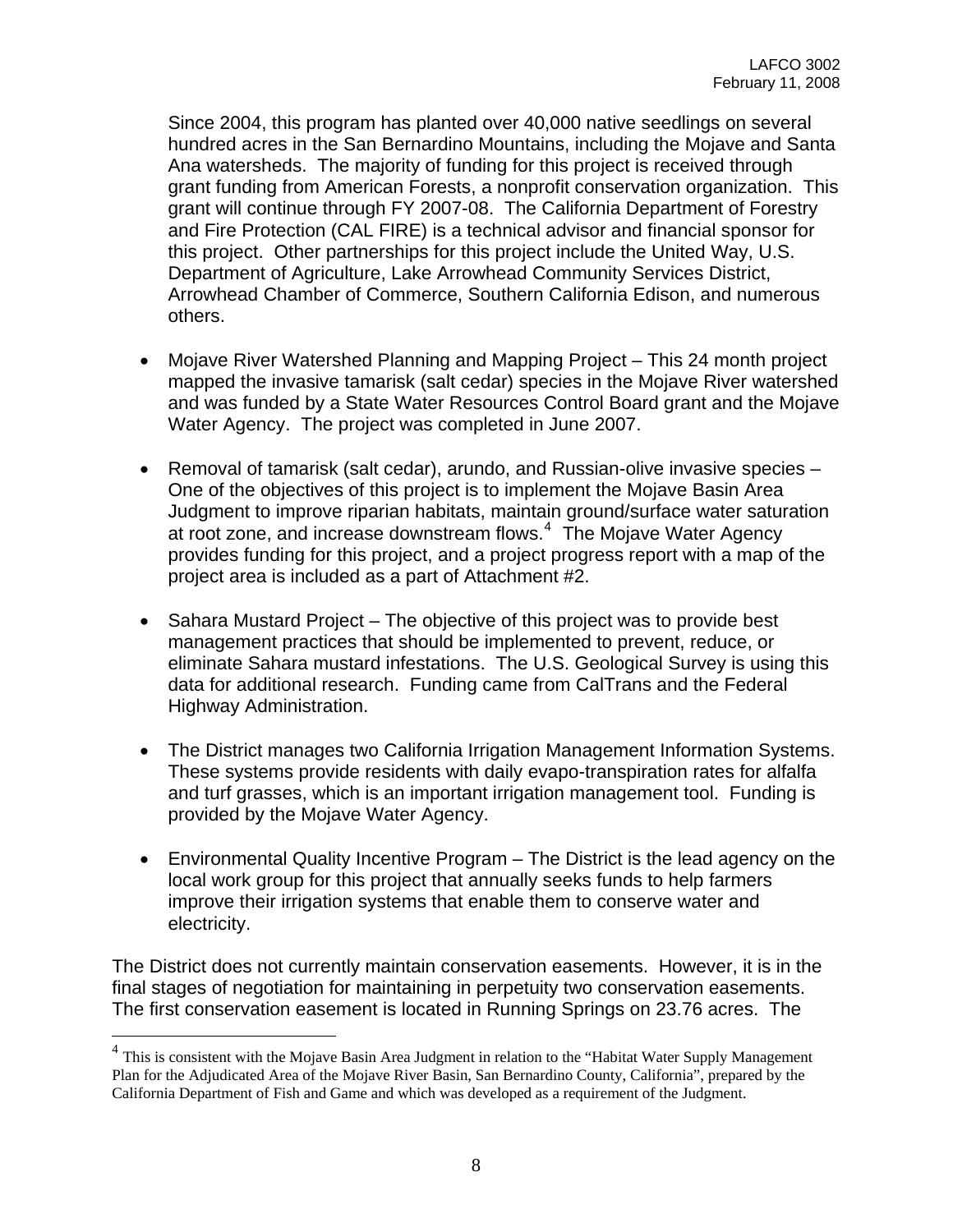California Department of Fish and Game is requiring a developer to permanently preserve land for the southern rubber boa. The second conservation easement is located in the City of Victorville on 4.29 acres owned by the San Bernardino County Flood Control District. This land is to be managed as a conservation easement in perpetuity as mitigation for improvements made by the Flood Control District to the west levee of the Mojave River. For each easement, the District requested a \$5,000 fee to study the property and to complete the necessary documents. Remaining for both conservations easements is the completion of negotiations with the landowners for the endowment fees to provide for long-term management of the properties.

As development has progressed, the District has engaged in mitigation activity for developers wanting to build in the North Desert. It is an authorized riparian/wetland mitigation broker by the Army Corps of Engineers and California Department of Fish and Game. An actual example is a developer proposing to grade and develop 78 acres totaling 313 single-family lots. The project will impact two acres of drainage systems. The developer is required by the California Department of Fish and Game to mitigate the permanent impacts to the two acres of drainage systems that will be a complete loss to wildlife at a three to one ratio by purchasing tamarisk removal credits within the Mojave River watershed from the District, totaling six acres. The District then charges the developer \$3,000 per acre in mitigation credits and carries out the mitigation efforts. To date, a total of 22.73 acres of mitigation credits have been received from developers.

There is a portion of the San Bernardino Mountains, within the territory of the Inland Empire RCD, devastated by wildfires and bark beetles. Due to success of and proximity of the District's Mountain Communities Wildlife ReLeaf program, both agencies are entering into an agreement for the District to plant seedlings in areas of need within Inland Empire RCD territory.

## **Financial ability of agencies to provide services.**

The District's primary sources of revenues are the receipt of ad valorem property taxes and grants. According to the District's most recent audit for FY 2006-07, revenues were \$211,221 for the year. The secure source of funding is the receipt of property taxes, which accounted for 37% or \$77,276 of revenues. A sizeable portion of the District's property tax revenues derive from the former Mojave River County Water District. Initiated by the Board of Directors of the Mojave River County Water District, LAFCO 2795 dissolved the water district in 1995. As a condition of the dissolution, the water district's share of the ad valorem property tax was transferred to Mojave Desert RCD, with the understanding that Mojave Desert RCD would use these funds, to the extent practicable, for the benefit of the landowners along the Mojave River. At that time, the water district received approximately \$35,000 annually in property taxes.

These revenues cover operational expenses and four part-time staff positions. During the same year, the District paid \$126,104 in salaries and benefits from property tax revenues and portions of grants that allow for labor expenses. Since the secure source of revenue, property taxes, is not enough to cover labor and supply expenses, the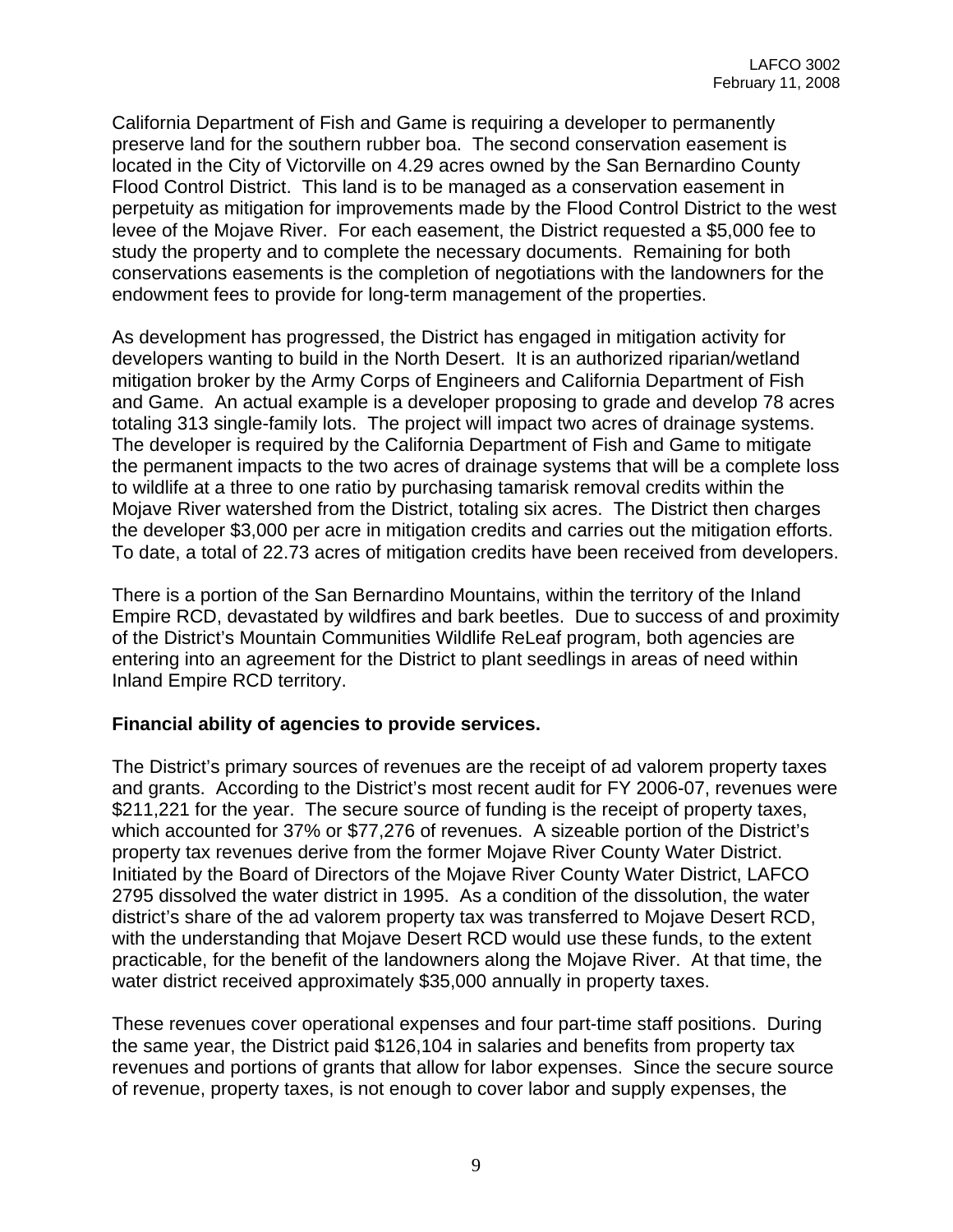District is dependent on grant revenues for labor and supply expenditures. The District indicates that the grants that it receives contain an administrative component to cover administrative costs.

Much of the District's projects are funded through public, private, and non-profit grants and partnerships. Grant revenues are not guaranteed, and operational and labor activity fluctuates on the receipt of grant revenues. As shown below, in FY 2005-06 the District received \$516,027 in revenues of which \$365,975 were intergovernmental transfers (mainly grants received). The following year intergovernmental revenues decreased 65%, with an overall decrease in expenditures by 66%. Due to the fluctuation of grant revenues received, the District has increased its efforts in recent years to secure grant funding for its resource conservation programs and staff. Examples of grant funding and partnerships for projects are described on pages 7 and 8 of this report.

| Table 2 - Changes in Net Assets  |                         |         |      |         |        |
|----------------------------------|-------------------------|---------|------|---------|--------|
|                                  | Governmental Activities |         |      |         | %      |
|                                  | 2006                    |         | 2007 |         | Change |
| Revenues                         |                         |         |      |         |        |
| Intergovernmental                | \$                      | 365,975 | \$   | 129,322 | (65%)  |
| Property Tax                     |                         | 62,080  |      | 77,276  | 24%    |
| Rents, Commissions and Royalties |                         | 25,474  |      | 3.580   | (86%)  |
| Charges for Current Services     |                         | 56,534  |      | 229     | (100%  |
| <b>Interest</b>                  |                         | 427     |      | 634     | 48%    |
| Other Revenues                   |                         | 5,537   |      | 180     | (97%)  |
| <b>Total Revenues</b>            | Ŝ                       | 516.027 | \$   | 211,221 | (59%)  |
| Expenses                         |                         |         |      |         |        |
| Services and Supplies            | \$                      | 228,968 | \$   | 29,689  | (87%)  |
| Salaries and Benefits            |                         | 245,808 |      | 126,104 | (49%)  |
| Other Expenditures               |                         | (2,402) |      | 1,498   | 162%   |
| Depreciation Expense             |                         | 2,596   |      | 5,278   | 103%   |
| Total Expenses                   | Ś                       | 474,970 | \$   | 162,569 | (66%)  |
| Change in Net Assets             |                         | 41,057  | \$   | 48.652  | 18%    |

source: FY 2006-07 Audit

The Mojave Water Agency (MWA) is one the District's major partners that assist financially with conservation programs. Through a memorandum of understanding, MWA funded the Mojave River Salt Cedar Mapping project with \$28,848 in FY 2006-07. MWA will give \$440,214, with \$49,140 towards District labor, for the Mojave River Salt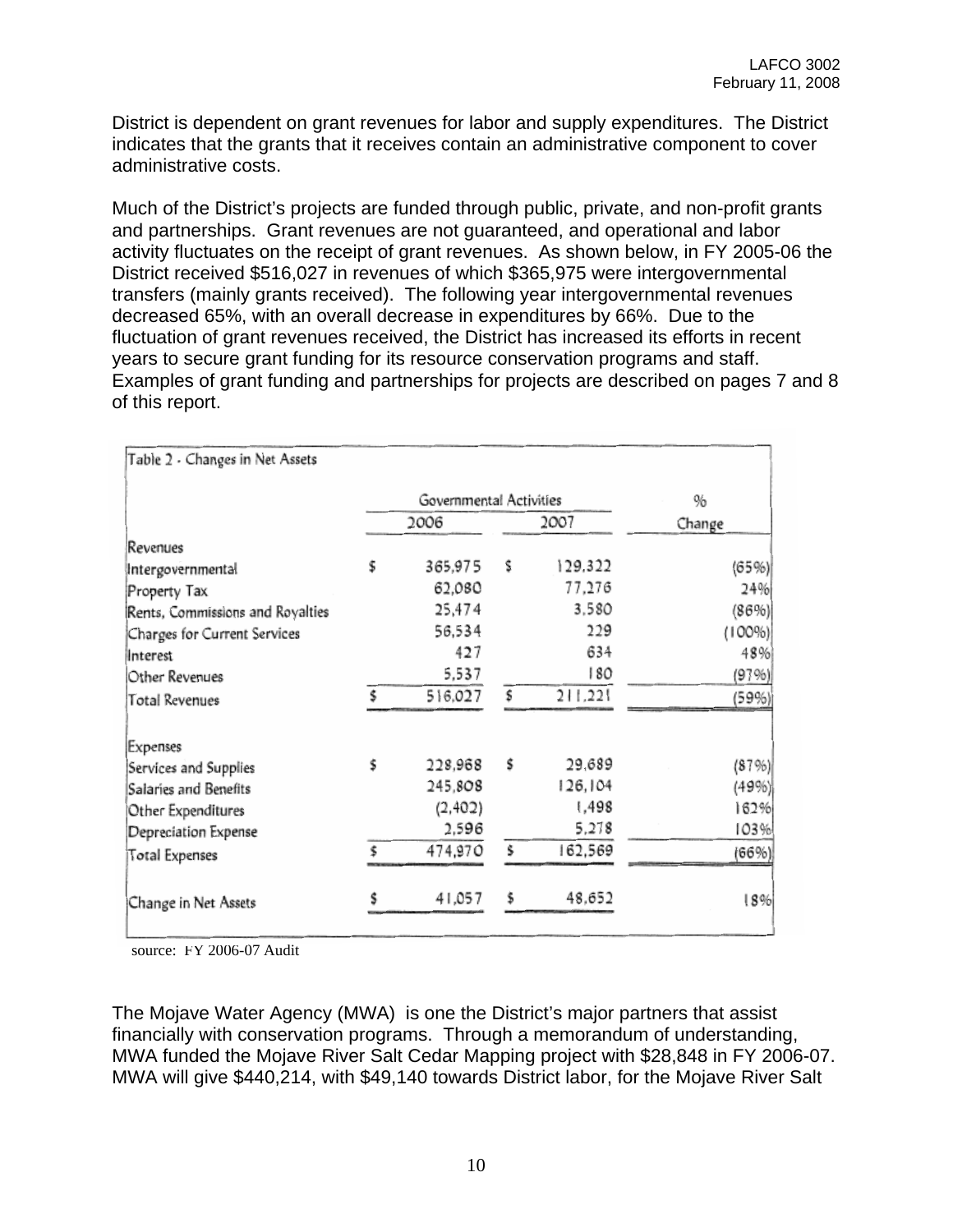Cedar Eradication project from FY 2007-08 through FY 2009-2010. A project progress report with a map of the project area is included as a part of Attachment #2.

## **Status of, and opportunities for, shared facilities.**

The District and the U.S. Department of Agriculture's Natural Resource Conservation Service have a common objective to conserve natural resources and entered into a Cooperative Agreement in 2002 relative to sharing personnel services, office space, and vehicles. A copy of the Agreement is included as a part of Attachment #5. The District is to provide the NRCS with staff time, with limitations and conditions, to assist in federal resource conservation programs. In return, the Natural Resource Conservation Service provides the District with equipment, supplies, and facilities (to include office space) at no cost in order for the District to perform their assignments within the County. The District indicates that it also collaborates with various cities and agencies to take advantage of their resources such as data, informational services, and equipment.

#### **Accountability for community service needs, including governmental structure and operational efficiencies.**

## Governmental Structure

The board of directors composition for resource conservation districts is unique in that board members are registered voters within the state and either: 1) reside in the district and a) own real property in the district or b) alternatively have served for two or more years as an associate director of the district, or 2) are designated agents of a resident landowner within the district. The District has not held an election within the past 10 years because each time only one applicant has expressed interest in the vacancy. The County of San Bernardino Board of Supervisors has appointed board members inlieu of election. The District indicates that the members on the board of directors receive no compensation for time spent on District activities. As for representation on the board, there are no members that reside outside the Mojave watershed.

Resource conservation districts may also have associate directors. Associate directors serve as advisors to the board of directors, are chosen by directors, and do not have voting authority. The District currently has four associate directors. Currently, no associate directors reside outside the Mojave watershed. However, a former associate director lived in the Twentynine Palms area and served from 1999-2006.

## Government Accountability

To inform constituents about the activities, Resource Conservation District Law requires resource conservation districts to publish an annual report that provides an overview of the district's programs and projects. The District complies with this directive and publishes an annual report. Additionally, the District prepares and submits progress reports for specific grant-funded projects with the respective contract requirements. The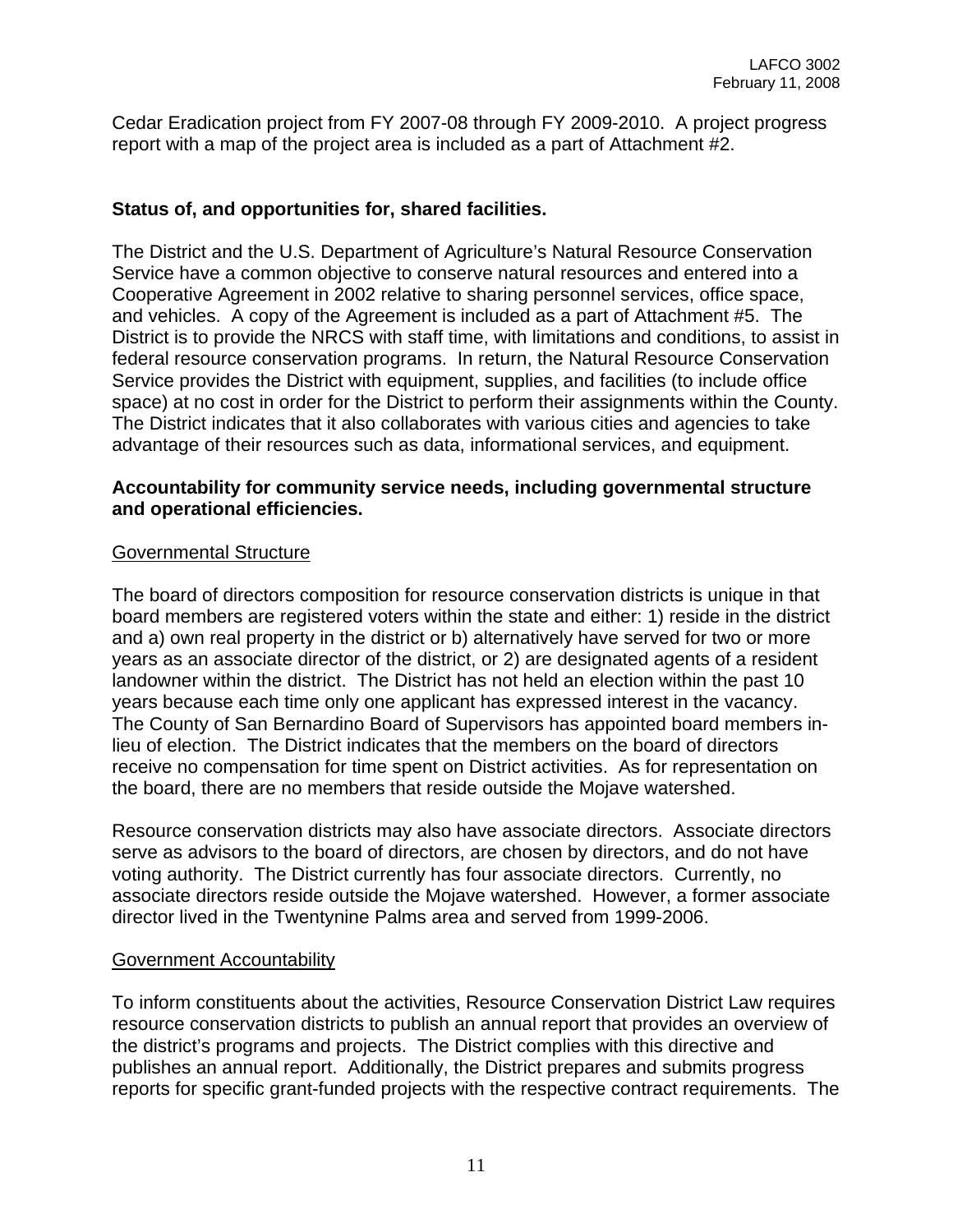progress report for tamarisk/salt cedar removal project and the 2006-07 Annual Report are included as a part of Attachment #2.

## Operational Efficiencies

The District works and collaborates with many agencies to fulfill its mission. The relationship between resource conservation districts and the U.S. Department of Agriculture's Natural Resources Conservation Service (NRCS) has been around since the 1930's. Resource conservation districts and the NRCS formally ratified their relationship through a Memorandum of Understanding signed over 50 years ago to establish a partnership and mutual roles between districts and the USDA. An opportunity was presented for each resource conservation district to enter into a formal agreement with the NRCS, and the District entered into such an agreement in 1957. A copy of the District's Memorandum of Understanding with the NRCS is included as a part of Attachment #5.

The District works with the NRCS to implement soil and water conservation on agricultural lands and forested areas. Included as Attachment #6, is a letter from the District Conservationist from the NRCS explaining the relationship between the agencies. This unique relationship is mutually beneficial. The District assists the NRCS with prioritizing the NRCS' activities, provides planning and on-site technical assistance to the residents within the District's boundary and sphere of influence on erosion control, water conservation, water quality protection, and wildlife habitat preservation. In turn, the NRCS provides technical assistance to the District's programs, appoints a local District Conservationist to provide technical assistance to the District, and acts as a liaison between the District and federal programs. The local NRCS office also employs specialists such as soil experts and engineers to provide technical assistance to the District. Moreover, the District's headquarters is located at the USDA Service Center in Victorville. Importantly, with guidance from the District, the NRCS allocates funding to support programs within the County. This relationship has resulted in many successful programs. For example, the Environmental Quality Incentive Program assisted agricultural producers in conserving 20 to 25 percent of annual water usage and 30 percent of electrical usage. The District was the lead agency in this program, and the NRCS with District guidance provided over \$900,000 to agricultural producers in the high desert to improve their irrigation systems. The focus areas for this program are Lucerne Valley, Mojave River corridor, Newberry Springs, and Daggett. According to the materials provided, the water savings helped producers meet their mandated water adjudication requirements.

There is also a Working Agreement between the NRCS, the District, California Association of Resource Conservation Districts, and the California Department of Conservation. This Agreement supplements the Mutual Agreement mentioned above and documents "areas of common interest of the State, Federal, and Local partnership in natural resources conservation". The Agreement indicates that the District shall exhibit leadership to identify local resource needs, advocate for effective solutions and work with appropriate parties on implementation. It further states, "To the extent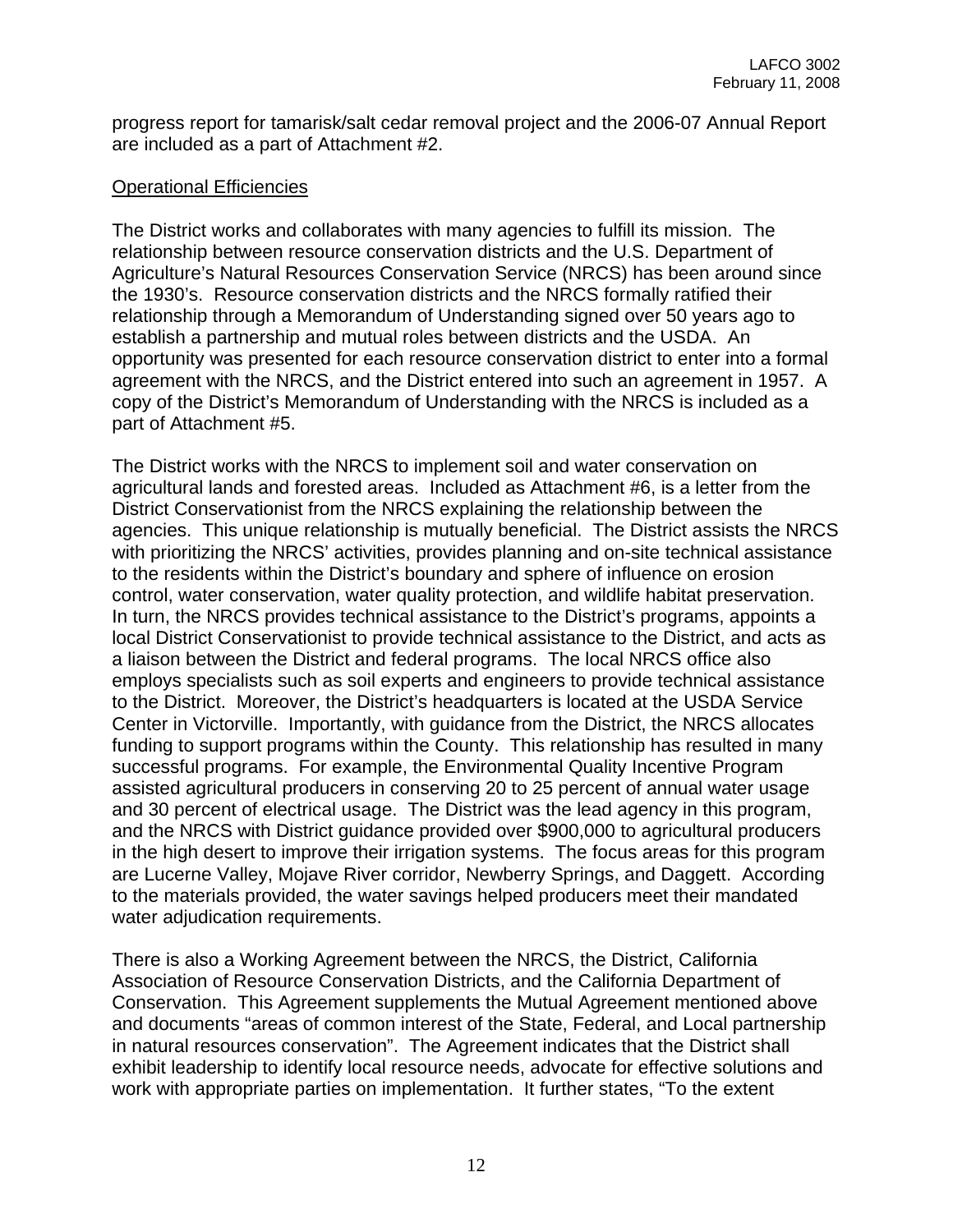possible, all signatories shall collaborate on the delivery of conservation through the Mojave Desert Resource Conservation District." A copy of this Agreement is included as a part of Attachment #5.

Resource Conservation District law also provides for state-level support of resource conservation districts through the state Department of Conservation. However, the Department of Conservation does not have regulatory oversight of resource conservation districts. Rather, the Department serves districts by offering ongoing training on Resource Conservation District law and related government codes, provides technical assistance through education, as well as offering some financial assistance to districts through competitive grant awards. The District has applied for but has not received grants from the Department of Conservation.

As noted earlier, the Mojave Water Agency is one the District's major partners that assist financially with conservation programs. Through a memorandum of understanding, MWA funded the Mojave River Salt Cedar Mapping project with \$28,848 in FY 2006-07 and will provide \$440,214 for the Mojave River Salt Cedar Eradication project in FY 2007-08.

Additionally, the District has worked with the California Department of Forestry and Fire Protection (CAL FIRE) to assist in the removal of bark beetle infested trees on private property. It also works to expand the availability of soils data for areas not covered by a soils survey.<sup>[5](#page-12-0)</sup> The District participates in the Mojave Desert-Mountain Resource Conservation Development Council, Saltcedar Task Force, Mojave River Watershed Group, Desert Lands Restoration Committee, and acts as a facilitator to the Antelope Creek Wash group to develop solutions to stream channel erosion control problems. The District is also a participant in the Alliance for Water Awareness and Conservation (AWAC). This alliance promotes water conservation throughout the High Desert.

#### Service Delivery

<u>.</u>

Of concern to the Commission in 2004/2005 and currently to staff is the inequitable delivery of services by the District within its territory. The Commission questioned this in 2004 when it consolidated the spheres of the Inland Empire West and East Valley RCDs. Currently staff shares this concern. As indicated on pages 6 and 7 of this report, the District's activities are focused on the Mojave watershed. Although an important area, this represents only a portion of the District's overall territory. The remainder of the District's territory does not benefit from the District's Mojave watershed efforts. Yet, the District receives a share of the ad valorem property tax in these areas. Moreover, the areas in the North Desert not a part of the District, including the City of Barstow and a portion of northern Apple Valley and Victorville (map included as a part of Attachment #1), benefit from the District's services in the Mojave watershed, even

<span id="page-12-0"></span> $<sup>5</sup>$  A soil survey details the chemical and physical properties of the soils within a defined area. The data include</sup> maps with soil boundaries, photos, descriptions, and tables of soil properties and features. The surveys are used by farmers, real estate agents, land use planners, engineers, etc… An example is the Johnson Valley Off Highway Vehicle Area Soil Survey and Joshua Tree National Park Soil Survey.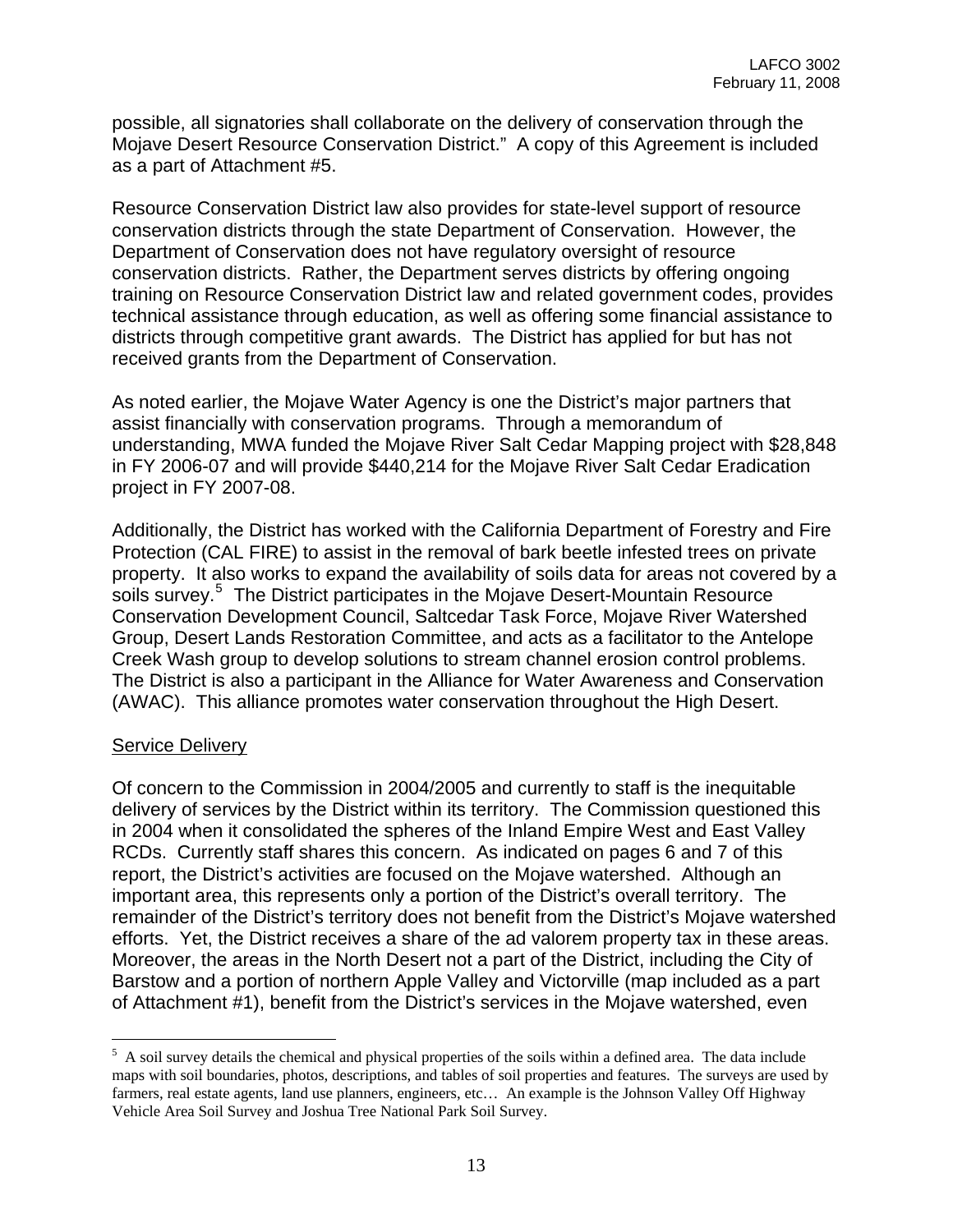though the District does not receive a share of the ad valorem property tax from these areas.

As stated, the concern expressed by the Commission in 2004 was that the District received a share of the ad valorem property tax from areas outside of the Mojave watershed but did not provide services to these areas. Since that time, the District has utilized its close relationship with the USDA National Resource Conservation Service (NRCS) to advocate for grant funding for areas outside the Mojave watershed. In the materials provided by the District and in correspondence with staff, the District identifies four projects that have taken place outside of the Mojave watershed in recent years.

- First, the Fort Mojave Indian Reservation near Needles has received funding from the NRCS for improvement of irrigation systems.
- Second, the San Bernardino County Department of Public Works received \$126,000 from the NRCS for watershed protection to alleviate the effects of the Sawtooth Fire in the Morongo Valley and Pioneertown areas.

For the two projects above, the District utilized its close relationship with the NRCS and pushed for funding to be granted for these projects.

- Additionally, the NRCS is currently conducting a soil survey for the Morongo Valley, Yucca Valley, and Twentynine Palms areas. The District attends meetings in these areas with the NRCS to inform landowners about the soil surveys in order to gain permission from landowners to have soil descriptions and sampling performed on their property.
- The fourth project is the District's ReLeaf project. The goal of this project is to replant areas of the San Bernardino Mountains devastated by drought, bark beetle infestations, and wildfires. The District estimates that 40,000 native seedlings have been planted in the Santa Ana watershed. As mentioned previously, the District is entering into a memorandum of understanding with the Inland Empire RCD to plant seedlings in Inland Empire RCD territory.

In areas outside of the Mojave watershed, LAFCO staff concludes that the District's involvement is mainly indirect with some direct involvement. The District indirectly serves these areas by providing assistance to those agencies that directly provide services or support to the areas outside of the Mojave watershed. In the materials submitted by the District and in correspondence, there is only one instance in recent years of the District directly serving outside the Mojave watershed, the ReLeaf Project described in the paragraph above. Furthermore, the District utilizes its close relationship with other agencies, most notably the Natural Resource Conservation Service, to advocate for grant funding for projects in these areas. Nonetheless, even with the District advocating for grant funding from other agencies, LAFCO staff expresses concern that the other populated centers of the District, such as the Morongo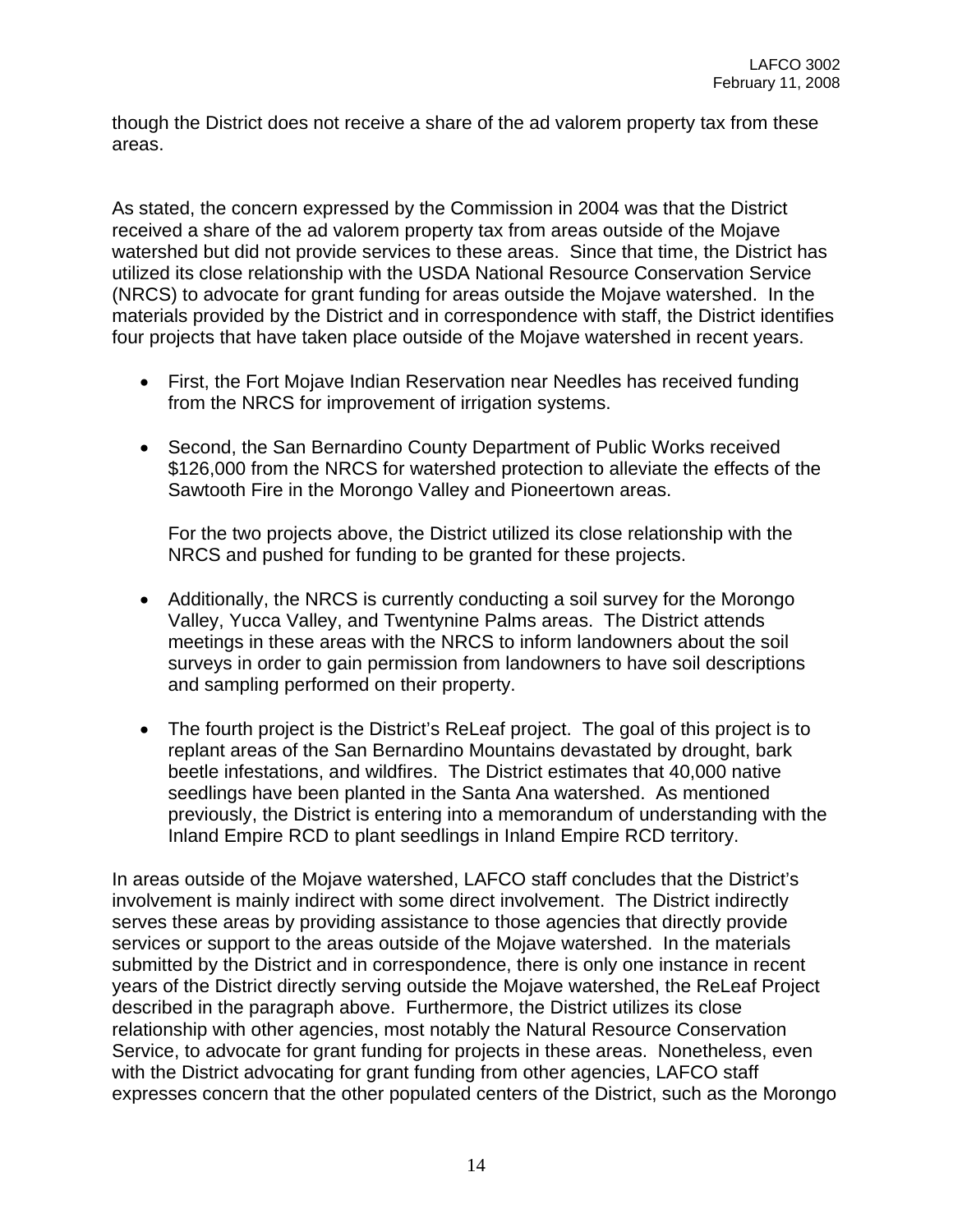Valley, Yucca Valley, and Twentynine Palms areas, pay a share of the ad valorem property tax but do not receive or receive little direct benefit from the District.

#### Government Structure Options

 $\overline{a}$ 

While the discussion of some government structure options may be theoretical, a service review should address all possible options. One government structure option would be consolidation with the Inland Empire RCD to create a single resource conservation district, with the exception of Riverside-Corona RCD's 14 square mile extension into San Bernardino County. The Commission in 2004 determined detachment of Riverside-Corona RCD from San Bernardino County would jeopardize its multi-county status, which affects its share of the ad valorem property tax.

The position adopted by the Commission in 1979 from the special study was that resource conservation districts continued to perform a needed function by providing a local liaison for the Federal Soil Conservation Service (now known as the U.S. Department of Agriculture's Natural Resources Conservation Service), but that consolidations of the districts within San Bernardino County should be pursued (included as Attachment #4). Again in 2004, the Commission discussed the issue of consolidation of resource conservation districts within the County. As an outgrowth of LAFCO's service review program, the Inland Empire West Resource Conservation District and the East Valley Resource Conservation District submitted an application to LAFCO for consolidation of the two districts. The Commission approved the consolidation application, and the consolidated agency became known as the Inland Empire Resource Conservation District. The basis for the consolidation was to increase efficiency by having one agency utilize the available revenues for the Santa Ana watershed.

In the case of consolidation of the East Valley RCD and the Inland Empire West RCD in 2005, a consolidated agency serving the Valley portion of the County was determined by the Commission to improve joint operations and partnerships with other agencies concerned with conservation efforts. Consolidation occurred because the two agencies served within the watershed of the Santa Ana River, coordinated with the same representative of the USDA Natural Resource Conservation Service, and they coordinated with the same regional entities, such as the Santa Ana Watershed Association.<sup>[6](#page-14-0)</sup>

The reasons above do not pertain to a possible consolidation of the Mojave Desert RCD and the Inland Empire RCD. First, the geographical separation of the agencies supports different climates, soils, and watersheds, each with different issues. The District primarily supports the Mojave River watershed and the Inland Empire RCD supports the Santa Ana watershed. The division of the water and air quality districts supports the division of the resource conservation districts. Second, the District has different land uses than the Inland Empire RCD. The agricultural products are different

<span id="page-14-0"></span><sup>&</sup>lt;sup>6</sup> The Santa Ana Watershed Association (SAWA) is a group composed of four Resource Conservation Districts (RCDs), the Orange County Water District, and several participating agencies.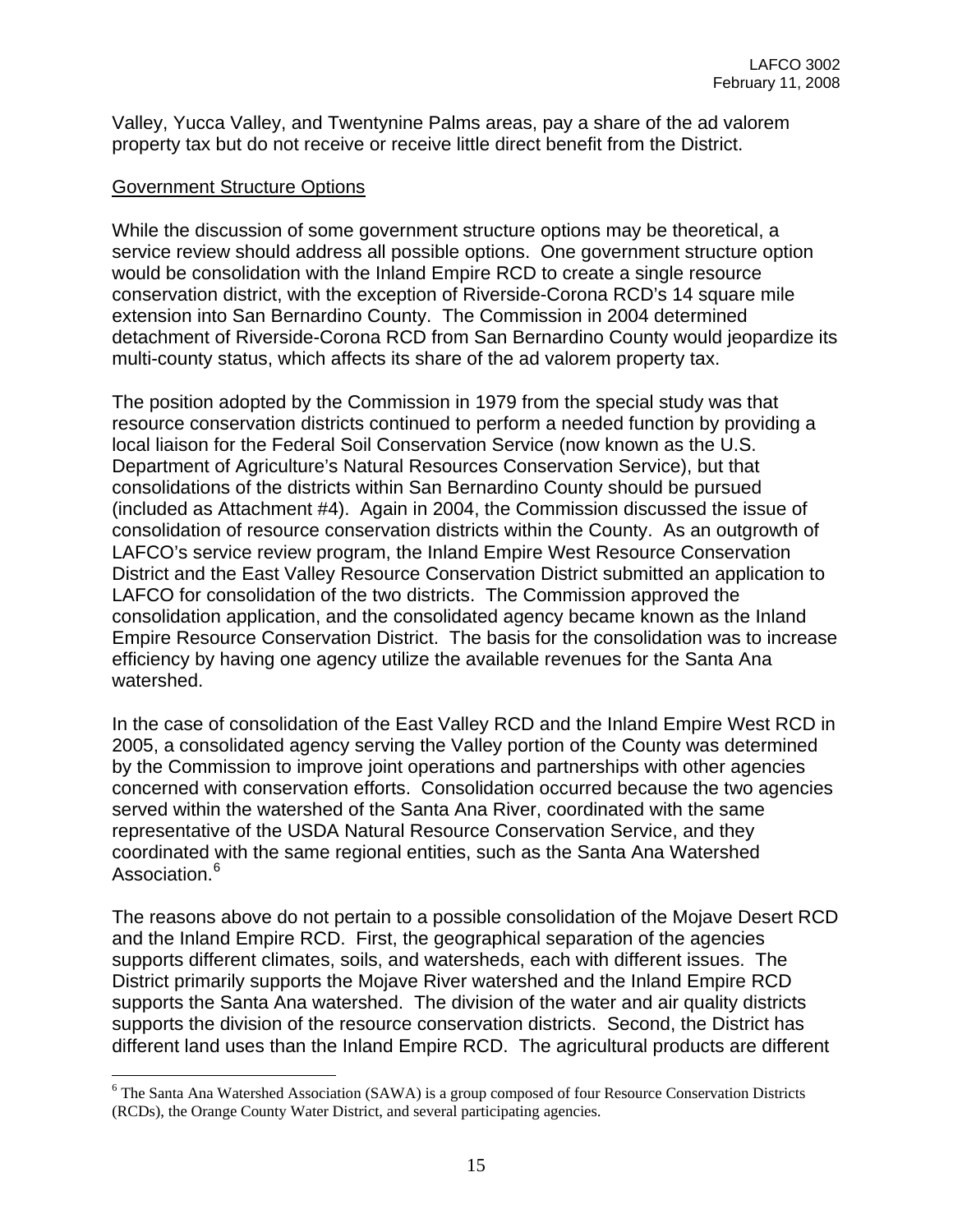between the regions. For example, in the North Desert pistachio and alfalfa are grown, which require different water intensities. Thus, the focus of the respective district's efforts is different in comparison with the other. Third, the lands within the District generally contain longer land tenure patterns due to much of the land being federally regulated. This is not the case within the Inland Empire RCD. Fourth, a dedicated Conservationist from the Natural Resource Conservation Service is assigned to each district due to the geologic and hydrologic divides, as outlined above.

Attached is a joint letter signed by the presidents of the Mojave Desert and Inland Empire RCDs concerning the possibility of consolidation of the two agencies (Attachment #7). Their reasons against consolidation in the letter are: 1) the two agencies support different climates, 2) they support different watersheds, 3) each agency has a Natural Resource Conservation Service conservationist assigned to it, and 4) the service areas are vastly different with the Mojave Desert RCD being vastly larger, resulting in more costly monitoring of projects due to an increase in travel time.

A second option would be for dissolution of the District. Staff does not support this option due to the Commission's previous position that resource conservation districts continue to perform a needed function. Further, the State Legislature, through Division 9 of the Public Resources Code recognizes the value of resource conservation through creation of these entities charged with development of programs to maintain the viability of the State's natural resources in cooperation with the Federal Government, the State, counties, cities, and other districts.

LAFCO staff does not recommend consolidation of the Mojave Desert and Inland Empire RCDs or dissolution of the Mojave Desert RCD; rather, staff recommends maintenance of two separate resource conservation districts based on the reasons described above.

#### **SPHERE OF INFLUENCE REVIEW**

*LAFCO staff recommends that the Commission expand the Mojave Desert Resource Conservation District's sphere of influence by 960 +/- square miles to encompass the territory to its northwest and affirm the remainder of the District's sphere of influence.*

*LAFCO staff recommends that the Commission amend the "Rules and Regulations Affecting Special Districts" to include Habitat Preservation as a service under the Resource Conservation function for the Mojave Desert Resource Conservation District as follows:* 

#### *FUNCTIONS SERVICES*

 *Resource Conservation Control of runoff, prevention of soil erosion, development and distribution of water, improvement of*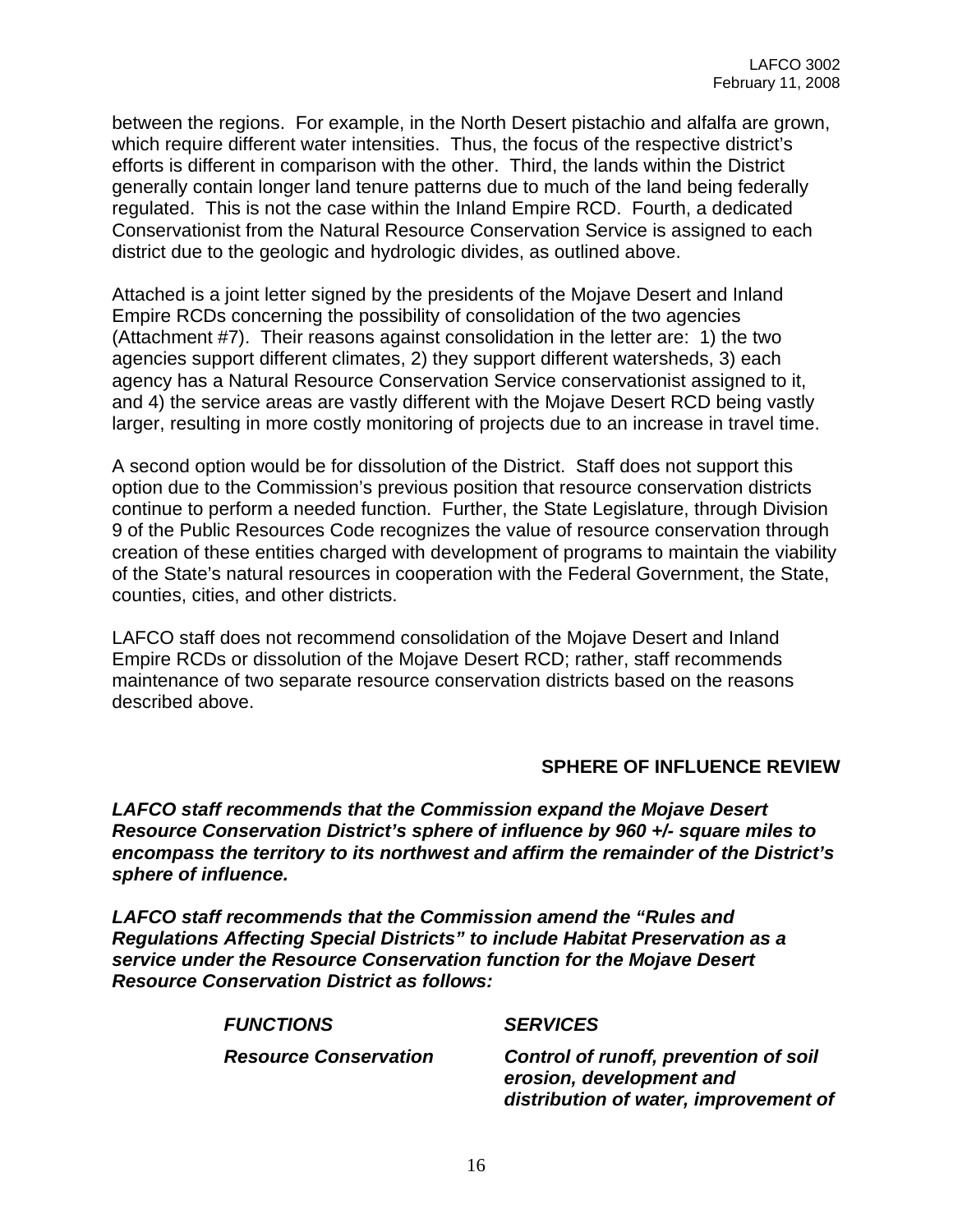#### *land capabilities, and habitat preservation*

The District's boundary currently encompasses approximately 17,969+/- square miles. Within the District's sphere but not within its boundaries are central portions of the Cities of Barstow and Needles, northern portions of the City of Victorville and Town of Apple Valley, and numerous exclusions that include railway lines. The District indicated in the materials submitted that it does not propose amendment of its sphere.

However, staff recommends expansion of approximately 960 +/- square miles to encompass the remaining territory within the County not within a sphere of influence of a resource conservation district. As shown on the map on page 4 of this report, this area is entirely surrounded by resource conservation districts. Moreover, the District serves the majority of the Mojave watershed, but a portion of the watershed extends into the proposed sphere expansion area. The proposed sphere expansion would allow the District to plan for providing services to the area.

When updating a sphere of influence for a special district, the Commission is required to establish the nature, location, and extent of any functions or classes of services provided by the district (Government Code §56425(i)). Currently, the District is authorized the function of resource conservation, and the District is in negotiations to begin taking care of conservation easements in perpetuity. Therefore, staff recommends that the Commission include the service description of Habitat Preservation to clarify and affirm the services the district performs.

## **FACTORS OF CONSIDERATION:**

The District was requested to provide information regarding the sphere of influence update as required by State law. Staff's responses to the mandatory factors of consideration for a sphere of influence review (as required by Government Code Section 56425) are identified as follows:

#### Present and Planned Uses

Present uses within the District include the full range of densities from high density to non-developable land. Land uses also include the full range that includes open space, agricultural, residential, recreational, and industrial. There are Williamson Act Agricultural contract lands within the District, with many in the Lucerne Valley and Helendale areas. The District's Long Range Plan provides a jurisdictional/landownership breakdown of the 11,500,000 acres within its boundaries as follows:

- City jurisdiction or the County of San Bernardino: 55,498 acres
- United States Forest Service: 174,297 acres
- State of California: 224,411
- Military: 1,570,416 acres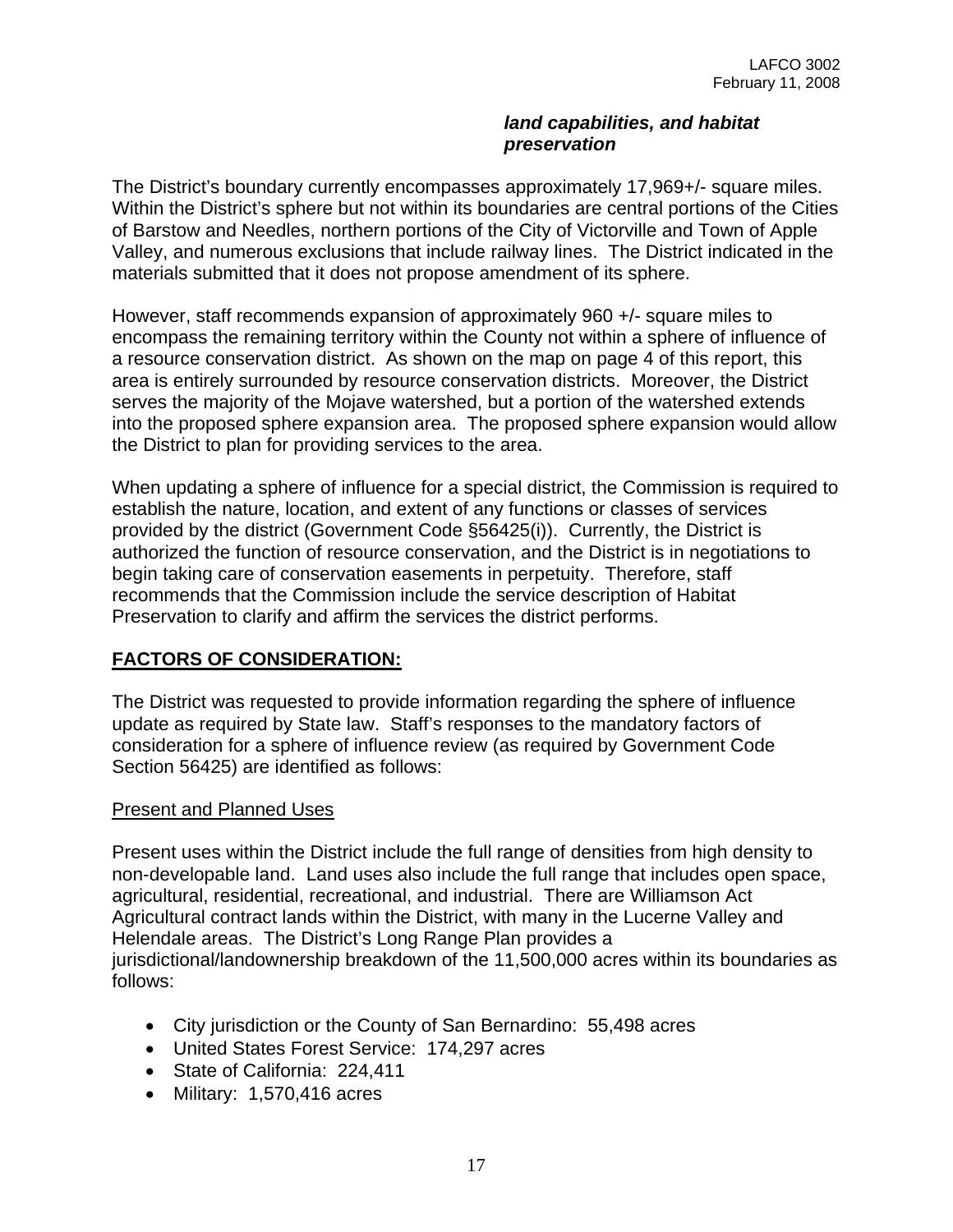- National Park Service: 1,799,672 acres
- Private: 1,900,525 acres
- Bureau of Land Management: 5,775,181 acres

As development continues, lands with the potential for agricultural use near population centers will continue to decrease and municipal land use will increase. Planned uses of the communities along the Mojave River include tract developments and other developments. Some of these projects include general plan amendments that will increase the densities of the land.

The proposed sphere expansion area includes the portion of the China Lake Naval Weapons Center in San Bernardino County and the community of Trona/Searles Valley. The land use designation of the majority of the area is Resource Conservation, which provides for open space and recreational activities and allows one dwelling unit per 40 acres. Other land use designations include Regional Industrial, Residential Single, and Institutional. The majority of the area is military and Bureau of Land Management lands. There is also significant mining activity in Trona with the Searles Valley Minerals Inc.'s soda ash processing plant as the largest plant in the area. Other operations include evaporative salt extraction and limestone.

#### Present and Probable Need for Public Facilities and Services

Referring to the District's objectives (outlined on page 6 of this report), the projected population growth and development, especially in the communities concerned with water resources, will create a need for expanded resource conservation. The District states that it has expanded its focus and activities to reflect the changing demographics and land-uses within its jurisdiction. This is reflected by the District's projects, as outlined on pages 7 and 8 of this report.

The proposed sphere expansion area is within the Mojave watershed as indicated in the map included in Attachment #1. Sphere expansion would allow the District to plan for providing services to the area and would fill the void of having an area being entirely surrounded by a resource conservation district boundary or sphere of influence.

#### Present Capacity of Public Facilities and Adequacy of Public Services

The District is financially constrained by the property tax revenues that it receives and the grants that is able to secure. By successfully securing grant funding and entering into partnerships with other agencies, it sustains and expands its conservation programs. This is reflected by the District's projects, as outlined on pages 7 and 8 of this report. The District utilizes it close relationship with the Natural Resource Conservation Service to advocate for funding for programs within the District's territory. This relationship has resulted in many successful programs within the District.

The Mojave Water Agency is one the District's major partners that assist financially with conservation programs. For example, through a memorandum of understanding, MWA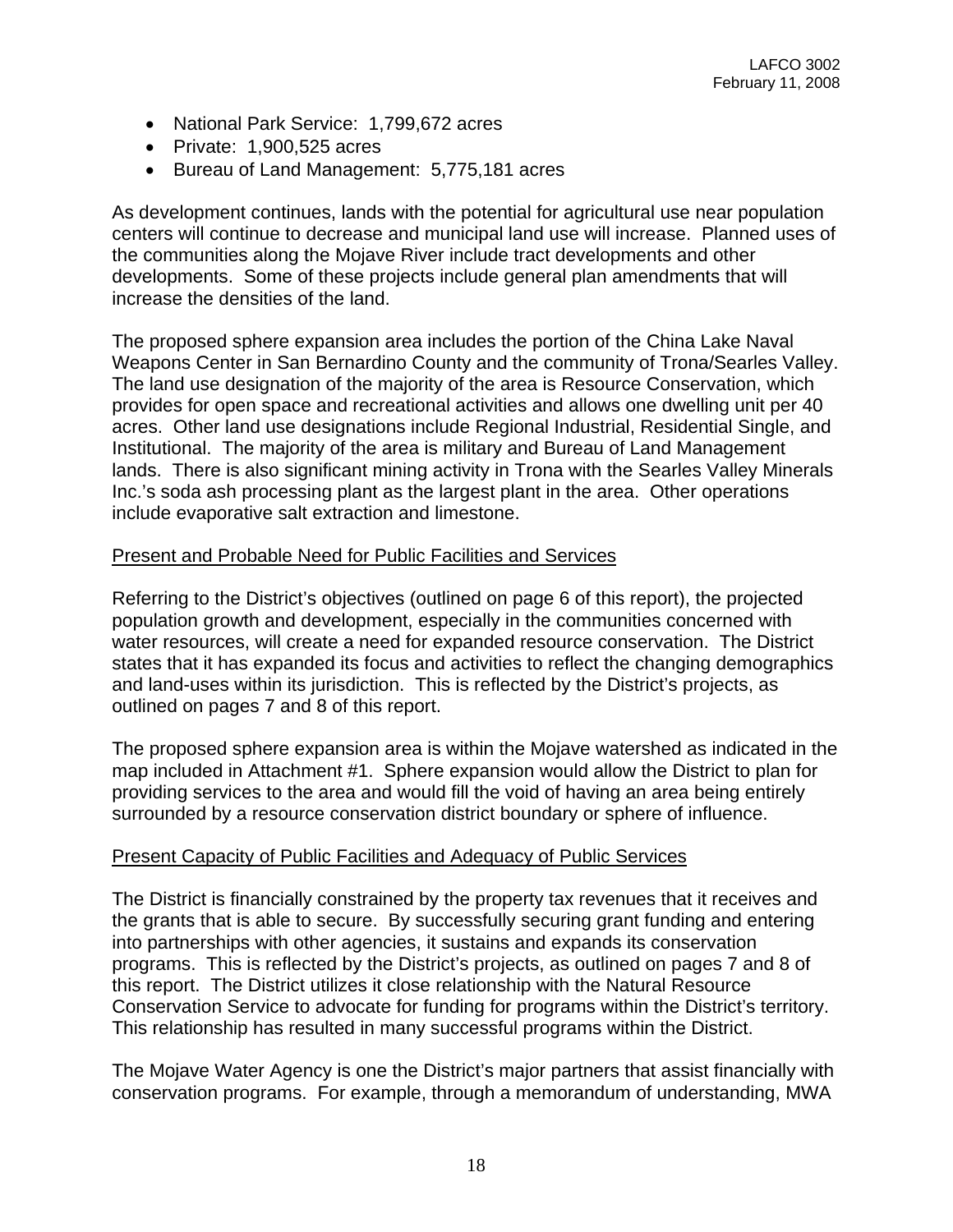funded the Mojave River Salt Cedar Mapping project with \$28,848 in FY 2006-07 and will give \$440,214 for the Mojave River Salt Cedar Eradication project in FY 2007-08.

## Social and Economic Communities of Interest

Social and economic communities of interest are the communities and the incorporated municipalities within its boundaries and sphere. These communities include but are not limited to, the Cities of Adelanto, Victorville, Hesperia, Twentynine Palms, and the Towns of Apple Valley and Yucca Valley, and the communities of Lucerne Valley, Homestead Valley, Joshua Tree, Morongo Valley, Oak Hills, Helendale, Newberry, Yermo, Daggett, and Phelan/Pinon Hills.

## **ADDITIONAL DETERMINATIONS:**

- The Commission's Environmental Consultant, Tom Dodson and Associates, has determined that the municipal service review and sphere of influence expansion are statutorily exempt from environmental review. The basis for this determination is that LAFCO 3002 does not have the potential to cause a significant effect on the environment, and therefore does not constitute a project as defined by CEQA. He further states that a decision by the Commission to expand the sphere boundaries would not result in any potential for significant physical changes in the environment. Mr. Dodson's response is included as Attachment #8.
- Legal advertisement of the Commission's consideration has been provided through publication in the *Sun*, *Desert Dispatch, Hi Desert Star, Needles Desert Star*, and *Alpenhorn News* and through a publication of a 1/8 page legal ad in the *Daily Press*  as required by law.

Pursuant to Commission Policy #27, a  $1/8<sup>th</sup>$  page legal ad was provided in lieu of individual notice because the sphere expansion would have exceeded 1,000 landowner and registered voters notices.

- As required by State law, individual notification was provided to affected and interested agencies, County departments, and those agencies and individuals requesting mailed notice.
- Comments from landowners/registered voters and any affected agency will need to be reviewed and considered by the Commission in making its determinations.

## **CONCLUSION:**

The Mojave Desert Resource Conservation District is empowered to assist in the conservation of resources within its jurisdiction by implementing projects on public and private lands and to educate landowners and the public about resource conservation. The District has expanded its focus from water pollution and wind erosion due to agricultural uses to include management of the watersheds its jurisdiction. The District